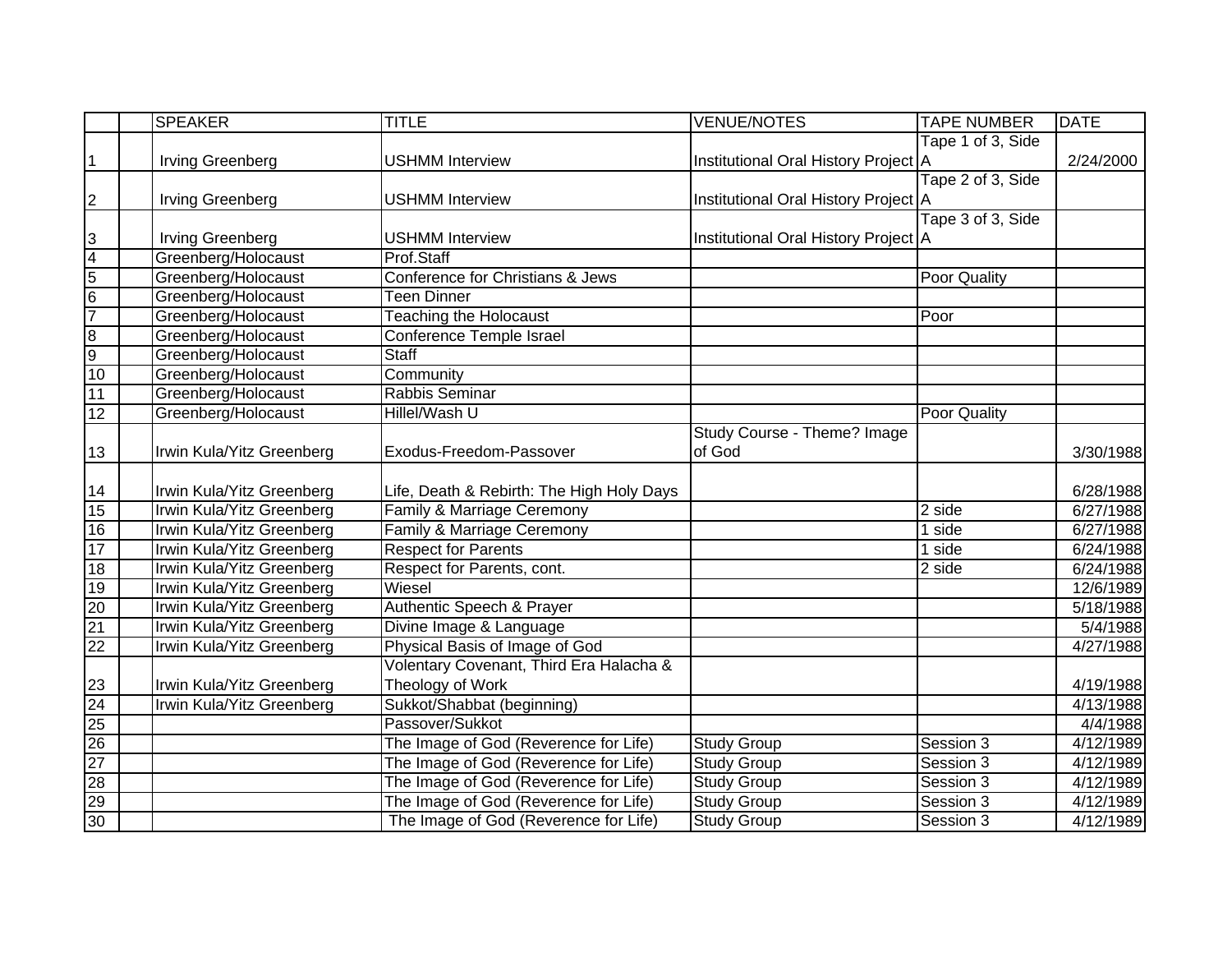|                 |                 |                                         | a. Pattern of Creation b. World | Session 1 Study |           |
|-----------------|-----------------|-----------------------------------------|---------------------------------|-----------------|-----------|
| 31              |                 | <b>Creation and Perfection</b>          | is Perfection                   | Group           | 3/22/1989 |
| 32              |                 | <b>Creation and Perfection</b>          |                                 |                 | 3/22/1989 |
| $\overline{33}$ |                 | <b>Creation and Perfection</b>          |                                 |                 | 3/22/1989 |
| $\overline{34}$ |                 | <b>Creation and Perfection</b>          |                                 |                 | 3/22/1989 |
| 35              |                 | <b>Creation and Perfection</b>          |                                 |                 | 3/22/1989 |
|                 |                 |                                         | a. Pattern of Creation b. World | Session 1 Study |           |
| 36              |                 | <b>Creation and Perfection</b>          | is Perfection                   | Group           | 3/24/1989 |
|                 |                 |                                         | a. Pattern of Creation b. World | Session 1 Study |           |
| 37              |                 | <b>Creation and Perfection</b>          | is Perfection                   | Group           | 3/24/1989 |
|                 |                 |                                         |                                 | Session 1 Study |           |
| 38              |                 | <b>Creation and Perfection</b>          |                                 | Group           | 3/24/1989 |
|                 |                 |                                         |                                 | Session 1 Study |           |
| 39              |                 | <b>Creation and Perfection</b>          |                                 | Group           | 3/24/1989 |
| 40              |                 | <b>Creation and Perfection</b>          |                                 |                 | 3/24/1989 |
| 41              |                 | <b>Creation and Perfection</b>          |                                 |                 | 3/24/1989 |
| 42              |                 | <b>Creation and Perfection</b>          |                                 |                 | 3/24/1989 |
|                 |                 | From Perfection to Imperfection Through |                                 |                 |           |
| 43              |                 | Freedom                                 | <b>Study Group</b>              | Session 2       | 3/29/1989 |
|                 |                 | From Perfection to Imperfection Through |                                 |                 |           |
| 44              |                 | Freedom                                 | <b>Study Group</b>              | Session 2       | 3/29/1989 |
|                 |                 | From Perfection to Imperfection Through |                                 |                 |           |
| 45              |                 | Freedom                                 | <b>Study Group</b>              | Session 2       | 3/29/1989 |
|                 |                 | From Perfection to Imperfection Through |                                 |                 |           |
| 46              |                 | Freedom                                 | <b>Study Group</b>              | Session 2       | 3/29/1989 |
|                 |                 | From Perfection to Imperfection Through |                                 |                 |           |
| 47              |                 | Freedom                                 | <b>Study Group</b>              | Session 2       | 3/29/1989 |
| 48              |                 | Life                                    | <b>Study Group</b>              | Session 4       | 5/17/1989 |
| 49              |                 | Covenant                                | <b>Study Group</b>              | Session 6       | 5/31/1989 |
| 50              |                 | Sexuality                               | <b>Study Group</b>              | Session 9       | 7/19/1989 |
| 51              |                 | Speech                                  | <b>Study Group</b>              | Session 8       | 6/28/1989 |
| 52              |                 | Psychological Matrix of Tzelem Elokim   | <b>Study Group</b>              | Session 10      | 7/26/1989 |
| 53              |                 | Power, Being, Freedom                   |                                 | Session 5       | 5/24/1989 |
| 54              | YG              | Covenant                                |                                 | Session 6       | 5/31/1989 |
| 55              | $\overline{YG}$ | Life                                    |                                 | Session 4       | 5/17/1989 |
| 56              | YG              | Life                                    |                                 | Session 4       | 5/17/1989 |
| 57              | YG              | Life                                    |                                 | Session 4       | 5/17/1989 |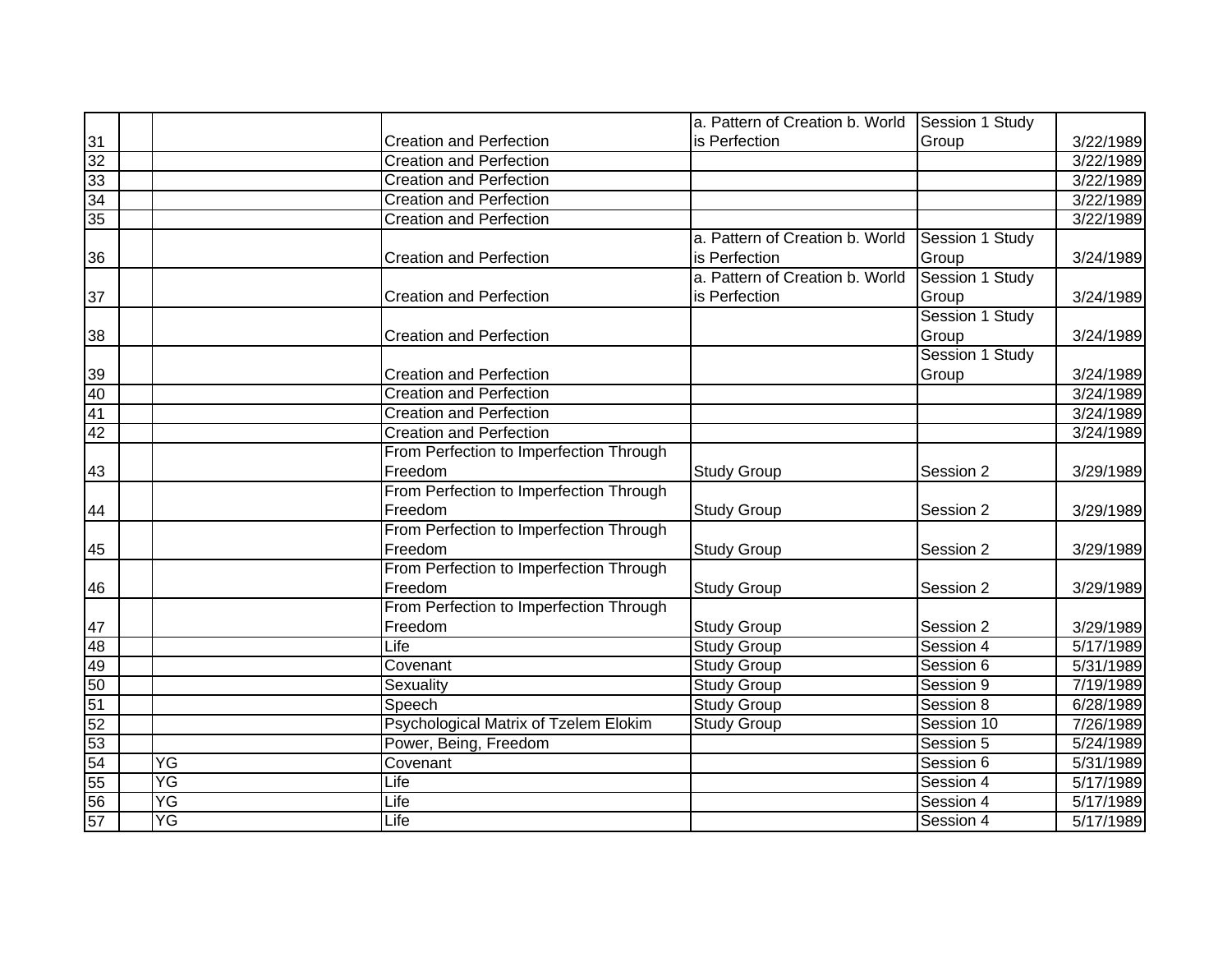| 58              |   | YG                    | Life                                               |                               | Session 4 | 5/17/1989           |
|-----------------|---|-----------------------|----------------------------------------------------|-------------------------------|-----------|---------------------|
| $\overline{59}$ |   | Andre Gregory and YG  | World is Not Perfect now. Why Not?                 |                               |           | 12/6/1989           |
| 60              |   | Andre Gregory and YG  | World is Not Perfect now. Why Not?                 |                               | Tape 2    | 12/6/1989           |
| 61              |   | Andre Gregory and YG  | World is Not Perfect now. Why Not?                 |                               |           | 12/6/1989           |
| 62              |   | Andre Gregory and YG  | World is Not Perfect now. Why Not?                 |                               | Tape 2    | 12/6/1989           |
| 63              |   | Andre Gregory and YG  | Tikkun Olam: Jewish Vision of Perfection           |                               |           | 11/28/1989          |
| 64              |   | A-G Wexner Colloquium |                                                    |                               |           |                     |
| 65              |   | YG                    | Lecture/class                                      |                               |           |                     |
| 66              |   | YG                    | <b>Breakfast w/ Federation Cabinet &amp; Board</b> | Nashville                     |           | 9/23/1986           |
| 67              |   | Greenberg at CSI      |                                                    |                               |           | 9/6/1984            |
| 68              |   | ΥG                    | The Dynamics of Covenant                           |                               | #010A     | 7/7/1989            |
| 69              |   | ΥG                    | <b>Holy Work</b>                                   | <b>Staff Study</b>            |           | $\overline{5}$ -Apr |
| 70              |   | LD & YG               | Introduction & Ruth CH-1 vs.I-14                   |                               |           | 5/25/1989           |
|                 |   |                       |                                                    | National Jewish Conference At |           |                     |
| 71              |   | YG                    | On Being Human: Judaism as a Lifestyle             | the Y                         | Tape 1    | Feb-78              |
|                 |   |                       |                                                    | National Jewish Conference At |           |                     |
| $72\,$          |   | YG                    | On Being Human: Judaism as a Lifestyle             | the Y                         | Tape 3    | Feb-78              |
| 73              |   | LD, RS & YG           | Shabbat                                            |                               |           | 1/25/1989           |
|                 |   |                       | Emergence of Life/Emergence of Image of            |                               |           |                     |
| 74              |   | LD, RS & YG           | God                                                |                               |           | 2/8/1989            |
|                 |   |                       | Emergence of Image of God II; Application          |                               |           |                     |
| 75              |   | Regina and Lavey      | to Halacha                                         |                               |           | 2/15/1989           |
| 76              |   | YG                    | Saadia & Maimonides                                | Westchester                   |           | 12/19/1989          |
| 77              |   | <b>Andre Gregory</b>  | Freedom & Consciousness                            |                               |           | 2/16/1990           |
| 78              |   | Andre Gregory         | Freedom & Consciousness                            |                               |           | 2/16/1990           |
| 79              |   | <b>Andre Gregory</b>  | Power & Being                                      |                               |           | 1/25/1990           |
| 80              |   | <b>Andre Gregory</b>  | Power & Being (cont'): Human Creation              |                               |           | 2/2/1990            |
| 81              |   | Andre Gregory         | Life Against Death                                 |                               |           | 1/3/1990            |
| 82              |   | <b>Andre Gregory</b>  | Covenant: The Method of Redemption                 |                               |           | 12/14/1989          |
| 83              |   | <b>Andre Gregory</b>  | Covenant II                                        |                               |           | 12/20/1989          |
| 84              |   |                       | Redemption, Faith, Hope & Promise                  |                               |           | 12/7/1989           |
| 85              |   |                       | Redemption, Faith, Hope & Promise                  |                               |           | 12/7/1989           |
| $\overline{86}$ |   | <b>Andre Gregory</b>  | Relationship, Life & Death                         |                               |           | 4/12/1990           |
| 87              |   | <b>Andre Gregory</b>  | In the Image of God                                |                               |           | 12/1/1989           |
| $\overline{88}$ |   | <b>Andre Gregory</b>  | <b>Covenantal Relationships</b>                    |                               |           | 3/25/1991           |
| 89              | A | <b>Andre Gregory</b>  | Sexuality                                          |                               |           | 3/19/1991           |
| 89              | B | <b>Andre Gregory</b>  | <b>Sexuality Cont??</b>                            |                               |           | 3/19/1991           |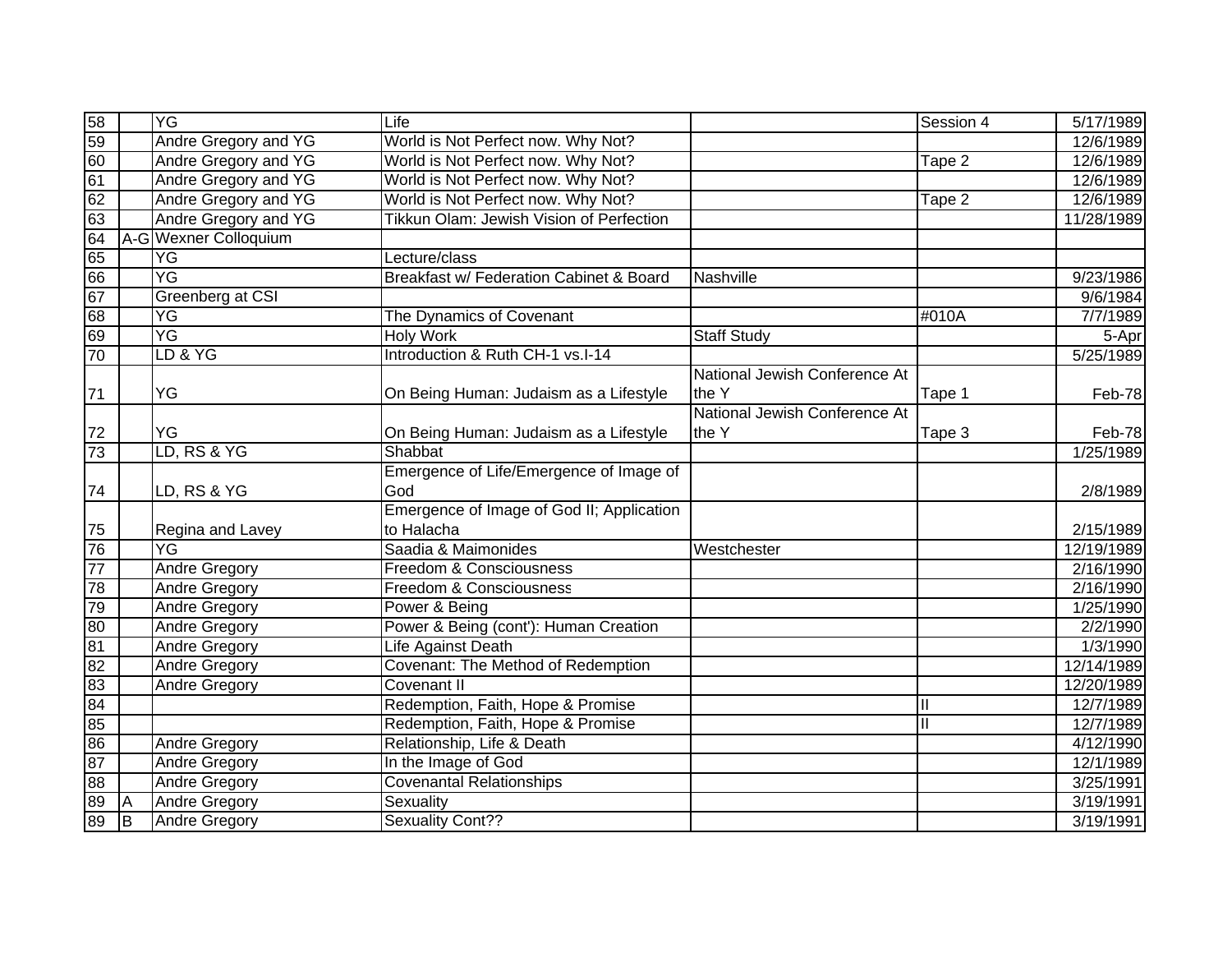| 90    | <b>JA</b>      | <b>Andre Gregory</b>  | <b>Freedom &amp; Consciousness</b> |                                    |                              | 7/19/1990  |
|-------|----------------|-----------------------|------------------------------------|------------------------------------|------------------------------|------------|
| 90    | $\overline{B}$ | <b>Andre Gregory</b>  | Freedom & Consciousness Cont??     |                                    |                              | 7/19/1990  |
| 91    |                | A-F CLAL              | <b>Critical Issues Conference</b>  |                                    |                              | Mar-86     |
| 92    |                | Chuck Raffel + YG     | On Becoming Human                  |                                    |                              | 3/16/1990  |
| 93    |                | Chuck Raffel + YG     | Sexuality                          |                                    |                              | 4/4/1990   |
| 94    |                | Chuck Raffel + YG     | Speech                             |                                    |                              | 4/2/1990   |
| 95    |                | A/B Chuck Raffel + YG | On Becoming Human                  |                                    |                              | 3/29/1990  |
| 96    |                | Chuck Raffel + YG     | Relationship                       |                                    |                              | 12/12/1989 |
| 97    |                | Chuck Raffel + YG     | Autonomy & Heteronomy in Halacha   |                                    |                              | 4/12/1990  |
| 98    |                | Chuck Raffel + YG     | Problem of Evil                    |                                    |                              | 6/8/1990   |
| 99    |                | Chuck Raffel + YG     | <b>Relationship II</b>             |                                    |                              | 12/15/1989 |
| 100   |                | Chuck Raffel + YG     | Covenant I                         |                                    |                              | 12/19/1989 |
| 101   |                | Chuck Raffel + YG     | Covenant II                        |                                    |                              | 1/31/1990  |
| 102   |                | Chuck Raffel + YG     | Freedom & Consciousness            |                                    |                              | 11/15/1989 |
| 103   |                | Chuck Raffel + YG     | Image of God                       |                                    |                              | 10/27/1989 |
| 104   |                | Chuck Raffel + YG     | <b>Psychological Matrix</b>        |                                    |                              | 5/3/1990   |
| 105   |                | Chuck Raffel + YG     | <b>Creation/Perfection</b>         |                                    |                              | 10/6/1989  |
| 106   |                | Chuck Raffel + YG     | Freedom II (Maimonides)            |                                    |                              | 11/17/1989 |
| 107   |                | Chuck Raffel + YG     | Covenant (cont)                    |                                    |                              | 2/14/1990  |
| 108   |                | Chuck Raffel + YG     | Holiday II                         |                                    |                              | 6/15/1990  |
| 109   |                | Chuck Raffel + YG     | Introduction- Perfection           |                                    |                              | 9/22/1989  |
| 110   |                |                       | <b>Faculty Study</b>               |                                    | <b>Side 1&amp;2</b>          | 1/2/1991   |
| 111   |                |                       | <b>Faculty Study</b>               |                                    | <b>Side 3&amp;4</b>          | 1/2/1991   |
| $112$ |                |                       | <b>Faculty Study</b>               |                                    | <b>Side 1&amp;2</b>          | 12/28/1990 |
| $113$ |                |                       | <b>Faculty Study</b>               |                                    | $\overline{\text{Side}}$ 3&4 | 12/28/1990 |
| $114$ |                |                       | <b>Faculty Study</b>               |                                    | <b>Side 1&amp;2</b>          | 12/27/1990 |
| 115   |                |                       | <b>Faculty Study</b>               |                                    | <b>Side 3&amp;4</b>          | 12/27/1990 |
| 116   |                | Regina, Lavey & YG    | The World is Not Perfect Now       |                                    | Session 1                    | 1/10/1989  |
| 117   |                | Regina, Lavey         | The Once & Future Perfection       |                                    |                              | 1/16/1989  |
| 118   |                | Regina, Lavey         | The Once & Future Perfection Cont. |                                    |                              | 1/16/1989  |
| 119   |                |                       |                                    | Dictation                          |                              |            |
| 120   |                | YG                    | Outline of Third Era               | Class for CLAL staff               |                              | 1/15/1990  |
| 121   |                |                       |                                    | <b>Hebrew Lecture for Teachers</b> | Ministry of Educ.            | 1/29/1985  |
|       |                |                       | Five Jewish Thinkers: Hartman,     |                                    |                              |            |
|       |                |                       | Wyschogrod, Leibowitz, Borowitz, & |                                    |                              |            |
| 122   |                | IK & YG               | Greenberg                          |                                    |                              | 6/23/1989  |
| 123   |                |                       | The Coventantal Way in Judaism     | Q&A                                | poor sound                   | 3/17/1985  |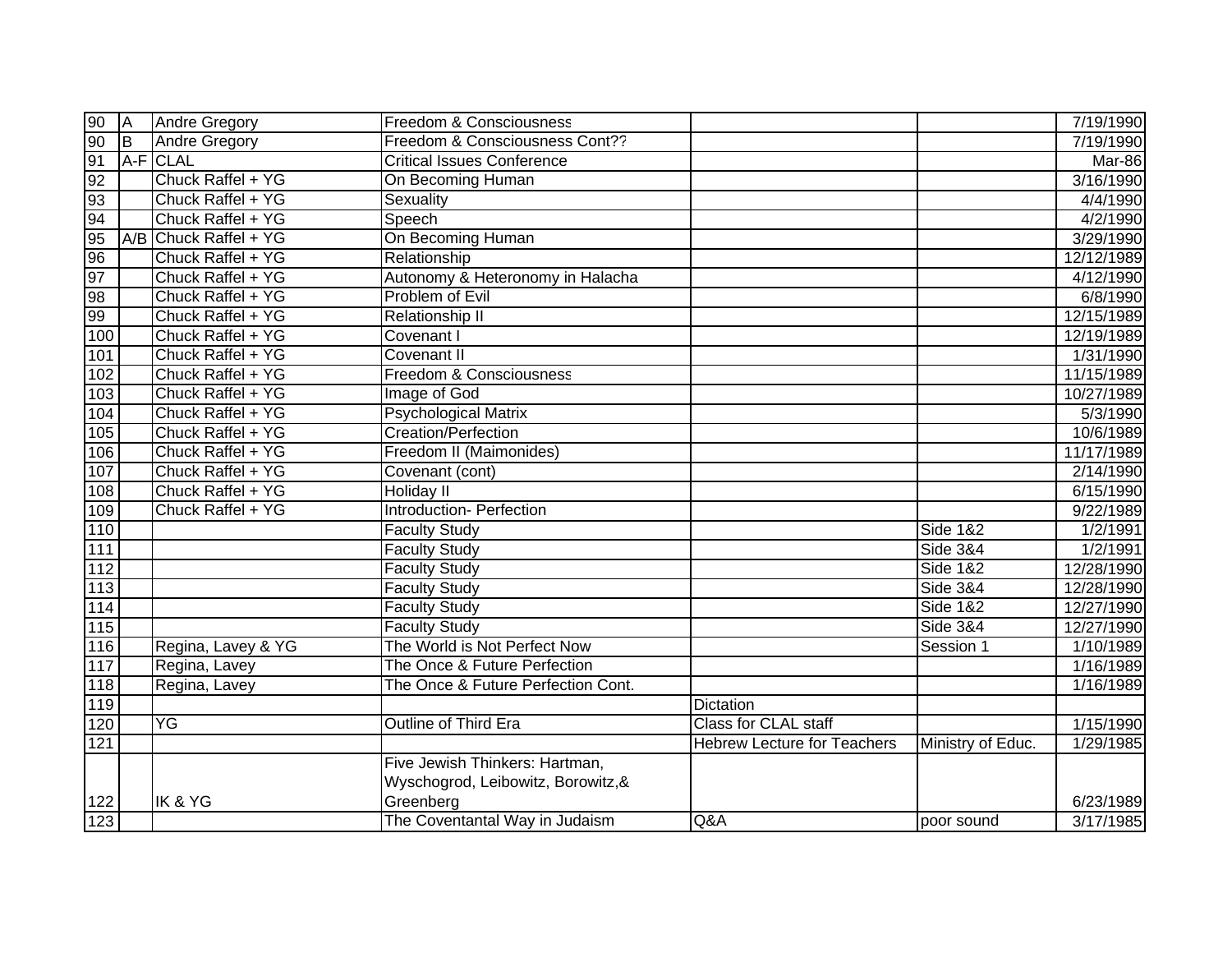| 124              | <b>YG w/ Devorah</b>      | Laws of Speech                            |                                  |                    | 15-Apr     |
|------------------|---------------------------|-------------------------------------------|----------------------------------|--------------------|------------|
| 125              |                           | Decay, Comm, Conflict                     |                                  |                    | 11/7/1989  |
| 126              | YG                        | Reawakening the Promise                   | <b>B/P Wall Street</b>           |                    | 11/7/1989  |
| 127              | YG                        | <b>Emancipation &amp; Enlightment</b>     |                                  |                    | 2/4/1986   |
| 128              | YG                        | The Dynamics of Covenant                  |                                  | #008B              | 7/5/1989   |
| 129              | <b>YG</b>                 |                                           |                                  | Tape 1             |            |
| 130              | LD, RS & YG               | Speech                                    |                                  |                    | 12/6/1989  |
| 131              | YG                        | <b>Binding of Isaac</b>                   | Westchester                      | Sides 1&2          | 12/6/1985  |
| 132              | YG                        | <b>Binding of Isaac</b>                   | Westchester                      | Side 3             | 12/6/1985  |
| 133              | YG                        |                                           | Seton Hall                       |                    |            |
| 134              | ΥG                        | Q&A                                       |                                  | #2B                |            |
| 135              | YG                        | Reawakening the Promise                   | <b>B&amp;P Wall St.</b>          | Side A             | 11/7/1989  |
| 136              | ΥG                        |                                           | San Francisco - Palo Alto        |                    | 2/12/1985  |
| $\overline{137}$ | YG                        | Mandel Symposium 1985-1986                | <b>Cleveland Federation</b>      |                    | 2/1986     |
| 138              | YG                        |                                           |                                  |                    | 2/1/1989   |
| 139              | YG                        | <b>ICJS</b>                               |                                  | #2 Afternoon       | 4/17/1993  |
| 140              | YG                        | On Becoming Human                         | Houston                          |                    |            |
| 141              | ΥG                        | <b>Jewish Home Show</b>                   |                                  |                    | 1/12/1989  |
| 142              | YG                        |                                           |                                  | Session II         | Mar-83     |
| $\overline{143}$ | YG                        | 'The Kaddish" (Ayahrzeit Shiur Lesson)    |                                  |                    | 2/11/1986  |
| 144              | YG                        | American Jewish Leadership - Israeli pol. | Talk at BJE                      |                    | 11/11/1987 |
| $145$            | YG                        |                                           |                                  | Tape 2             |            |
| 146              | YG                        |                                           |                                  | <b>Session III</b> | Mar-83     |
| $147$            | YG                        | Religious Implications of the Holocaust   | Lehman College                   |                    | 12/12/1975 |
| 148              | YG                        |                                           |                                  |                    | 12/10/1995 |
| 149              | ΥG                        | On Being Human (?)                        |                                  |                    |            |
|                  |                           | On Being Human The Emergence of the       |                                  |                    |            |
| 150              | YG                        | Human                                     |                                  | 1st Session        |            |
| 151              | YG                        |                                           | <b>Brandeis Bardin Institute</b> |                    |            |
| 152              | YG                        | Nostra Aetate                             |                                  |                    | 9/12/1990  |
| 153              | $\overline{YG}$           | Israel, American Jewry & Peace            | <b>CLAL</b>                      | Tape #2 4123       |            |
| 154              | Irwin Kula/Yitz Greenberg | Theology of Sexuality                     |                                  |                    | 5/27/1988  |
| 155              | YG & Regina Stein         | Soloveitchik                              |                                  |                    | 6/8/1990   |
|                  |                           |                                           |                                  | Other side         |            |
| 156              | C.R. & Y.G.               | Freedom of Consciousness (Critique)       |                                  | only/copy          | 11/15/1989 |
| 157              | Marc Gopin & Y.G.         |                                           |                                  | 1st Tape           | 3/28/1989  |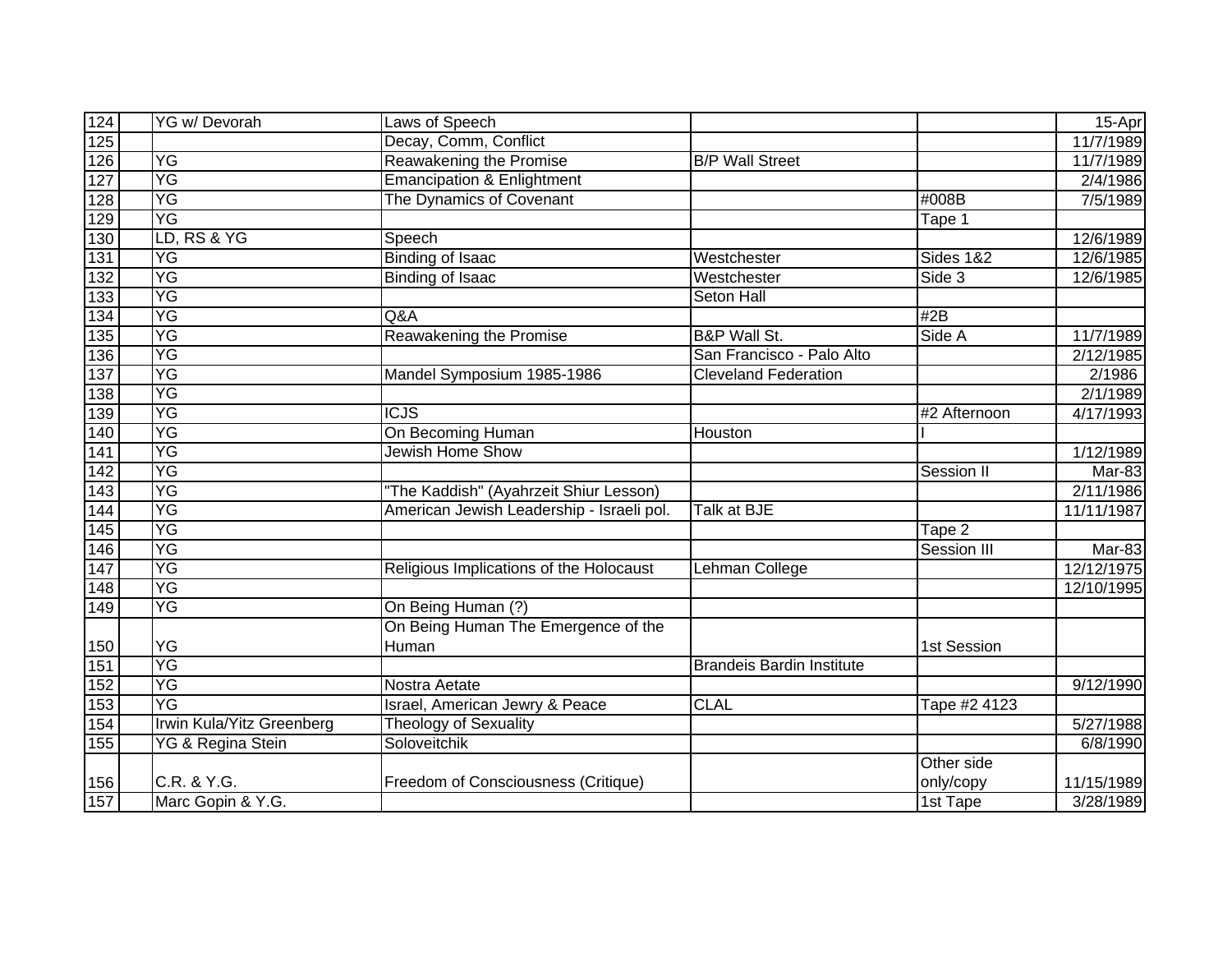|         | E. Kennedy, M. Reiner, M. |                                         |                                    |               |            |
|---------|---------------------------|-----------------------------------------|------------------------------------|---------------|------------|
| 158     | Stein & YG                |                                         | UJA - Breakfast Plenary            | Tape II       | 3/4/1986   |
| 159     | YG                        | Key Note Address General Assembly       | San Francisco                      |               | 11/15/1990 |
| 160     | Lehxhaus                  | The Triumph of Life                     |                                    |               | 11/22/1988 |
| 161     |                           | Judaism as an Option - New Mortality    | Toledo                             |               | 3/1/1970   |
| 162     | Marc Gopin & Y.G.         |                                         |                                    |               | 12/18/1988 |
|         |                           |                                         | Temple Beth El,                    |               |            |
| 163     | YG                        | 48th Glazer                             | Birmingham, MI                     |               | 2/9/1990   |
| 164     | YG                        | Key Note Address General Assembly       | San Francisco                      |               | 11/15/1990 |
| 165     | YG                        |                                         |                                    |               |            |
| 166     | Marc Gopin & YG           | Power of Being                          |                                    |               |            |
| 167     |                           | <b>Halachic Man</b>                     | <b>CLAL Faculty Learning</b>       |               | 7/30/1990  |
| 168     |                           | Halachic Man                            | <b>CLAL Faculty Learning</b>       |               | 7/30/1990  |
| 169     | Regina Stein              | Halachic Man                            | <b>CLAL Faculty Learning</b>       |               | 6/12/1990  |
| 170     | YG                        |                                         | Academy                            | Session IV    | Feb-92     |
|         |                           |                                         | Temple Beth El,                    |               |            |
| 171     | <b>YG</b>                 | 48th Glazer                             | Birmingham, MI                     | Part 1        | 2/9/1990   |
| 172     |                           |                                         | 0                                  |               |            |
| 173A    | YG                        | <b>Prominent Leaders Seminar</b>        | Australia                          | Tape 1 Side B |            |
| 173A    | <b>YG</b>                 | <b>Memorial Oration B'nai Brith</b>     | Sydney, Australia                  |               |            |
| $173$ B | YG                        | <b>Prominent Leaders Seminar</b>        | Melbourne, Australia               | Tape 2 Side A |            |
| $173$ B | $\overline{YG}$           | <b>Holocaust Survivors</b>              | Melbourne, Australia               | Tape 2 Side B |            |
| $173$ C | YG                        | <b>Holocaust Survivors</b>              | Melbourne, Australia               | Tape 3 Side A |            |
|         |                           | "The Role and Image of Leadership in    | <b>Advanced Leadership Seminar</b> |               |            |
| 174 A   | Dr. David Hartman         | Maimonides' Thought"                    | Israel                             | Tape 1        | 0/0/75     |
|         |                           |                                         | <b>Advanced Leadership Seminar</b> |               |            |
| 174 B   | Rabbi Adin Steinsaltz     | "The Talmudic Tradition"                | Israel                             | Tape 2        | 0/0/75     |
|         |                           | "Mea Shearim - The Leadership That Was  | Advanced Leadership Seminar        |               |            |
| 174 C   | <b>YG</b>                 | Afraid to Fail"                         | Israel                             | Tape 3        | 0/0/75     |
|         |                           |                                         | <b>Advanced Leadership Seminar</b> |               |            |
| $174$ D | <b>YG</b>                 | 'Biblical Reflections on Leadership"    | Israel                             | Tape 4        | 0/0/75     |
|         | Ambassador Jacob Tsur and | "The Jewishness of Israel" - A Dialogue | Advanced Leadership Seminar        |               |            |
| $174$ E | <b>Muki Tsur</b>          | <b>Between Two Generations</b>          | Israel                             | Tape 5        | 0/0/75     |
|         |                           | "The Challenge of Israel's Renewal -    |                                    |               |            |
|         |                           | Diaspora and Israel in Maimonides'      | Advanced Leadership Seminar        |               |            |
| 174 $F$ | Dr. David Hartman         | Thought"                                | Israel                             | Tape 6        | 0/0/75     |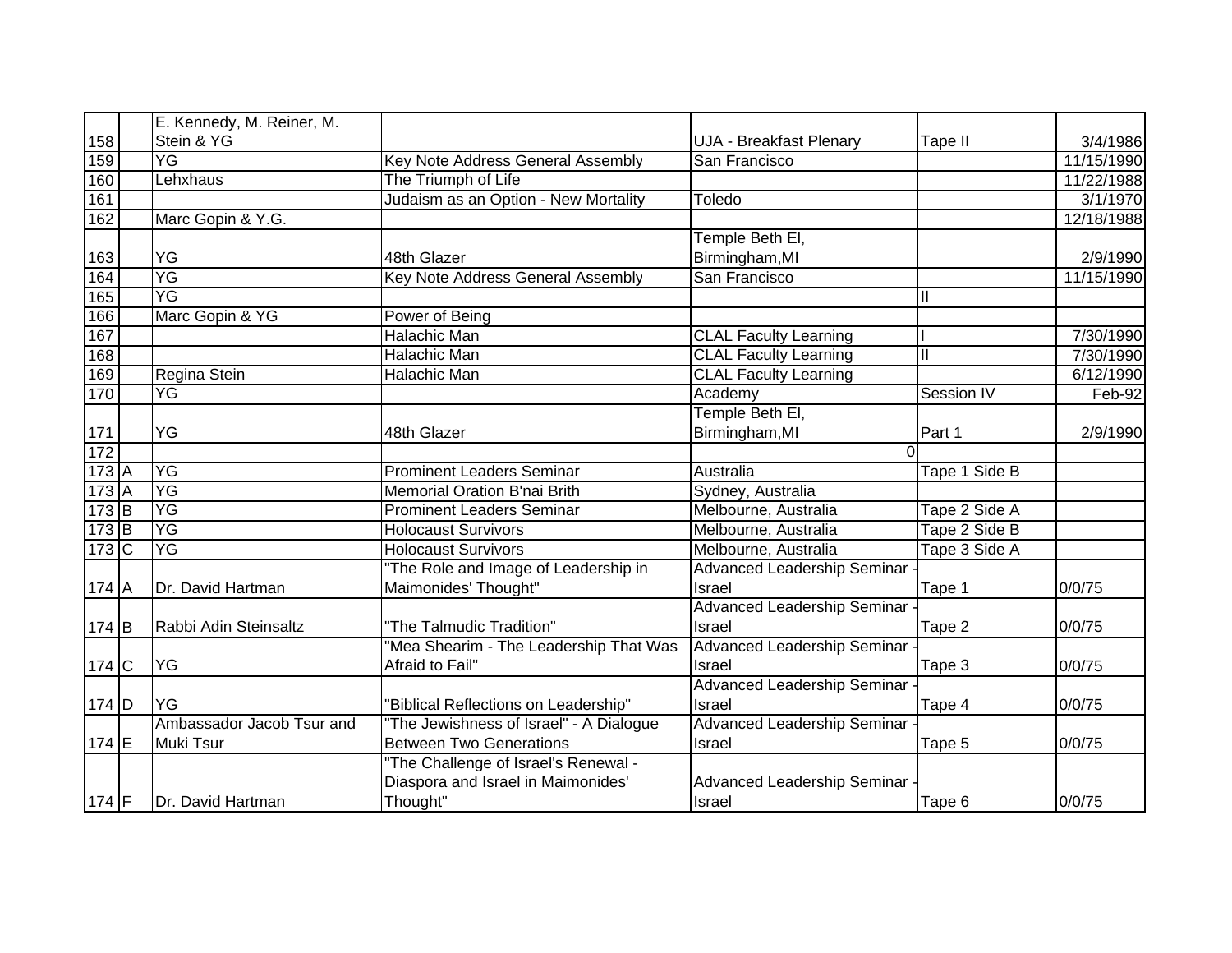|         |                                | Cont. "The Challenge of Israel's Renewal - |                                    |                     |            |
|---------|--------------------------------|--------------------------------------------|------------------------------------|---------------------|------------|
|         |                                | Diaspora and Israel in Maimonides'         | Advanced Leadership Seminar -      |                     |            |
| $174$ G | Dr. David Hartman              | Thought"                                   | Israel                             | Tape 7              | 0/0/75     |
|         |                                |                                            | Advanced Leadership Seminar        |                     |            |
| 174 H   | Abba Kovner                    | "The Agony of Decision Making"             | Israel                             | Tape 8              | 0/0/75     |
|         |                                |                                            | <b>Advanced Leadership Seminar</b> |                     |            |
| $174$   | <b>YG</b>                      | "In the Grip of Catastrophe"               | Israel                             | Tape 9              | 0/0/75     |
|         |                                | "New Values and New Institutions in        |                                    |                     |            |
|         |                                | Judaism After the Destruction of the       | Advanced Leadership Seminar        |                     |            |
| $174$ J | <b>YG</b>                      | Second Temple"                             | Israel                             | Tape 10             | 0/0/75     |
|         |                                | Cont. "New Values and New Institutions in  |                                    |                     |            |
|         |                                | Judaism After the Destruction of the       | Advanced Leadership Seminar        |                     |            |
| 174 K   | Dr. Irving Greenberg           | Second Temple"                             | Israel                             | Tape 11             | 0/0/75     |
| 175A    | Rabbi YG & Dvora W.            | Shabbat                                    |                                    | <b>Side 1&amp;2</b> | 3/18/1991  |
| 175B    | Rabbi YG & Dvora W.            | Shabbat                                    |                                    | <b>Side 3&amp;4</b> | 3/18/1991  |
| 176A    | Rabbi YG                       | <b>Staff Learning</b>                      |                                    | <b>Side 1&amp;2</b> | 1/2/1991   |
| $176$ B | Rabbi YG                       | <b>Staff Learning</b>                      |                                    | <b>Side 3&amp;4</b> | 1/2/1991   |
| 177     | Rabbi YG, RS&LD                | Prayer as Model for Authentic Speech       |                                    |                     | 1/18/1990  |
| 178     | RS+YG                          | <b>Family II</b>                           |                                    |                     | 3/13/1990  |
| 179     | YG & Dvora Weisberg            | Relationship                               |                                    |                     | 1/31/1991  |
| 180     | <b>YG &amp; Dvora Weisberg</b> |                                            |                                    | #3                  | 1/7/1991   |
| 181     | <b>YG &amp; Dvora Weisberg</b> | Covenant                                   |                                    | Side 1              | 2/18/1991  |
| 182     |                                | <b>Economics Discussion</b>                | <b>Faculty Learning</b>            |                     | 10/26/1990 |
| $183$ A |                                |                                            | <b>Faculty Study</b>               | Orig. Side 1&2      | 12/27/1990 |
| $183$ B |                                |                                            | <b>Faculty Study</b>               | Orig. Side 3&4      | 12/27/1990 |
| 184A    |                                |                                            | <b>Faculty Study</b>               | Orig. Side 1&2      | 12/28/1990 |
| $184$ B |                                |                                            | <b>Faculty Study</b>               | Orig. Side 3&4      | 12/28/1990 |
| 185     | <b>YG &amp; Dvora Weisberg</b> | The Primacy of Life                        |                                    |                     | 11/19/1990 |
| 186     | YG                             | Chanukah: Yesterday, Today & Tomorrow      | Young Israel-Windsor Park          |                     | 12/171989  |
| 187     |                                | <b>Kovner Memorial</b>                     | <b>Yivo Institute</b>              | Tape 1              | 10/25/1987 |
| 188     |                                | <b>Kovner Memorial</b>                     | <b>Yivo Institute</b>              | Tape 2              | 10/25/1987 |
| 189     | YG                             | Who is a Jew?                              | San Francisco                      |                     | 2/01/1989  |
|         |                                | The Ethics of Jewish Power and the Nature  | <b>United Jewish Communities</b>   |                     |            |
| 190     |                                | of the Israel Diaspora Relationship        | 2000 General Assembly              |                     | 11/11/2000 |
| 191     | YG                             | Will There Be One Jewish Community?        | Chicago                            | Tape 1              | 6/24/1986  |
| 192     | $\overline{YG}$                | Will There Be One Jewish Community?        | Chicago                            | Tape 2              | 6/24/1986  |
| 193     | YG                             | Soloveitchik: Covenant                     |                                    |                     | 11/07/1989 |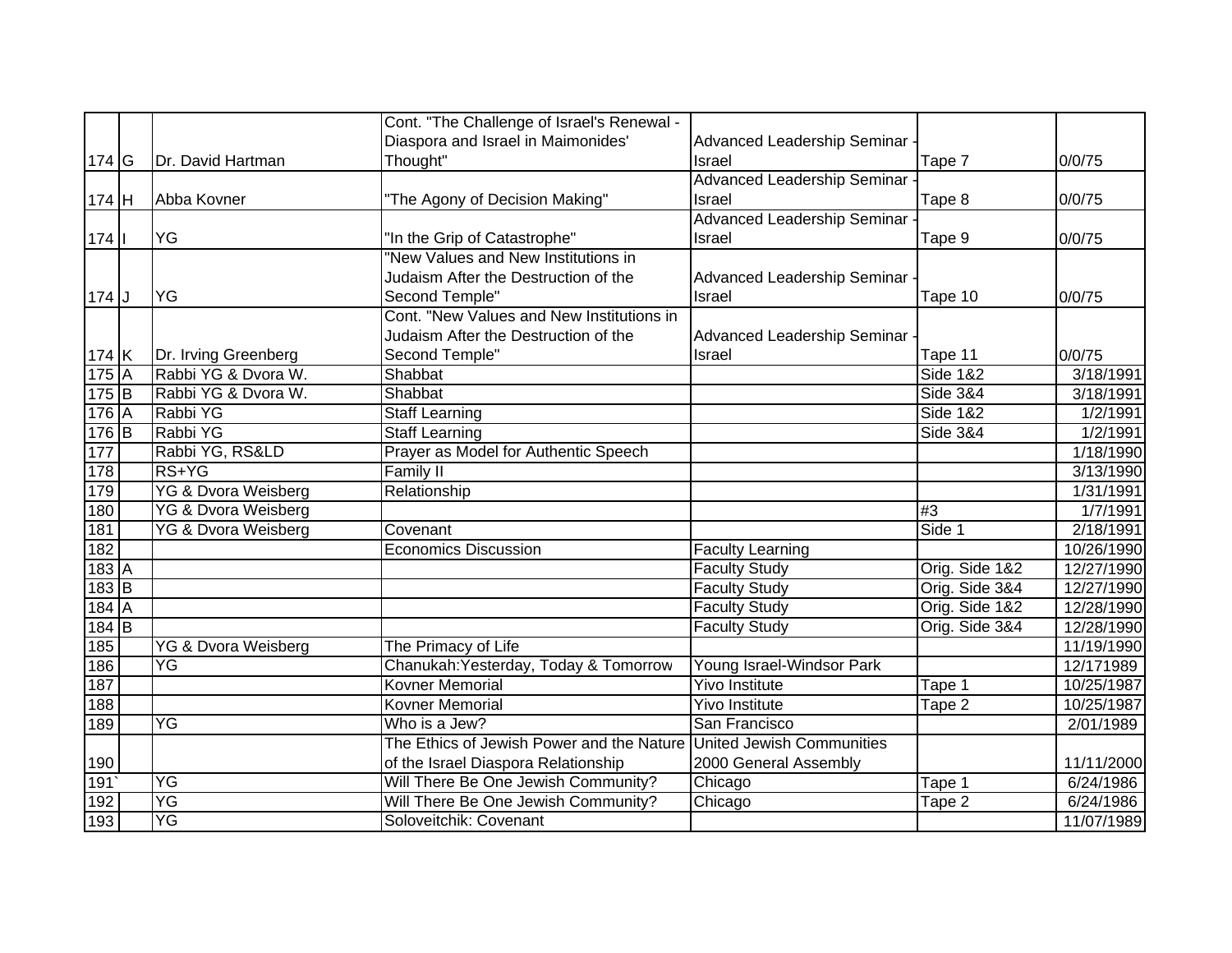| 194                                 |                        |                                         | <b>Dictation</b>                 |        | c. 1990's  |
|-------------------------------------|------------------------|-----------------------------------------|----------------------------------|--------|------------|
| 195                                 | YG                     | Creation                                | Fellowship Study (CLAL)          | Tape 1 | 1993       |
| 196                                 | YG                     | Creation                                | Fellowship Study (CLAL)          | Tape 2 | 1993       |
| 197                                 | YG & Moti Berger       |                                         |                                  |        | 9/05/1991  |
| 198                                 | YG & Moti Berger       |                                         |                                  |        | 9/05/1991  |
| 199                                 | YG & Dr. David Kraemer | <b>Triumph of Life</b>                  | <b>CLAL Faculty Study</b>        | Tape 1 | 6/06/1994  |
| 200                                 | YG & Dr. David Kraemer | <b>Triumph of Life</b>                  | <b>CLAL Faculty Study</b>        | Tape 2 | 6/06/1994  |
| 201                                 | YG & Dr. David Kraemer | <b>Triumph of Life</b>                  | <b>CLAL Faculty Study</b>        | Tape 1 | 6/06/1994  |
| $\frac{202}{203}$ $\frac{204}{205}$ | YG & Dr. David Kraemer | <b>Triumph of Life</b>                  | <b>CLAL Faculty Study</b>        | Tape 2 | 6/06/1994  |
|                                     | YG & Dr. David Kraemer |                                         | <b>CLAL Faculty Study</b>        |        |            |
|                                     | YG & Dr. David Kraemer | <b>Historical Judaism</b>               | <b>CLAL Senior Leadership</b>    |        | 12/10/1985 |
|                                     |                        | <b>CLAL</b> in Concert                  |                                  |        | 5/01/1996  |
| 206                                 | Andre Gregory          |                                         |                                  |        | 2/02/1990  |
| 207                                 | Andre Gregory          |                                         |                                  |        | 7/13/1990  |
| 208                                 | <b>Andre Gregory</b>   |                                         |                                  |        | c. 1990    |
| $\frac{209}{210}$                   |                        |                                         | <b>CLAL Faculty</b>              |        |            |
|                                     |                        | Gender & Judaism                        | <b>CLAL Board Meeting</b>        |        | 9/10/1992  |
| 211                                 | LD & RS                | <b>Gemilut Hassadim</b>                 |                                  |        | 4/06/1990  |
|                                     | Dvora Weisberg & Steve |                                         |                                  |        |            |
| $212$                               | Golden                 | Further Explorations of Image of God    |                                  |        | 11/05/1990 |
|                                     |                        | The Individual is More Than One Life:   |                                  |        |            |
| $213$                               | Dvora Weisberg         | Family, Speech, & Zechut Avot           |                                  |        | 6/19/1991  |
|                                     |                        |                                         |                                  |        |            |
|                                     |                        | Jewish Sexuality-Leadership Development | Fed. Of Jewish Philanthropies    |        | 11/6/1980  |
| 214<br>215<br>216<br>217            | YG                     | Concept of CLAL                         | London-Stanmore Synagogue        |        | 6/16/1987  |
|                                     | YG                     | Human Freedom: Love, Death & Family     |                                  |        |            |
|                                     | Regina Stein           | Death & Mourning II                     |                                  |        | 5/03/1990  |
| 218                                 | RS & LD                | <b>Relationship of Covenant</b>         |                                  |        | 5/12/1989  |
| 219                                 | YG                     |                                         | <b>Concurrent Program Forums</b> | Tape 1 |            |
|                                     |                        | Concept of Covenant: Process of         |                                  |        |            |
| 220                                 | LD & RS                | Perfection                              |                                  |        | 10/27/1989 |
| 221                                 | <b>Dvora Weisberg</b>  | <b>Chosenness &amp; Covenant</b>        |                                  |        | 3/04/1991  |
| 222                                 | LD & RS                | Covenant (1)                            |                                  |        | 6/16/1989  |
| 223                                 | LD & RS                | <b>Concept of Covenant/Perfection</b>   |                                  |        | 6/21/1989  |
|                                     |                        | Concept of Covenant: Process of         |                                  |        |            |
| 224                                 | LD & RS                | Perfection                              |                                  | Tape 1 | 6/28/1989  |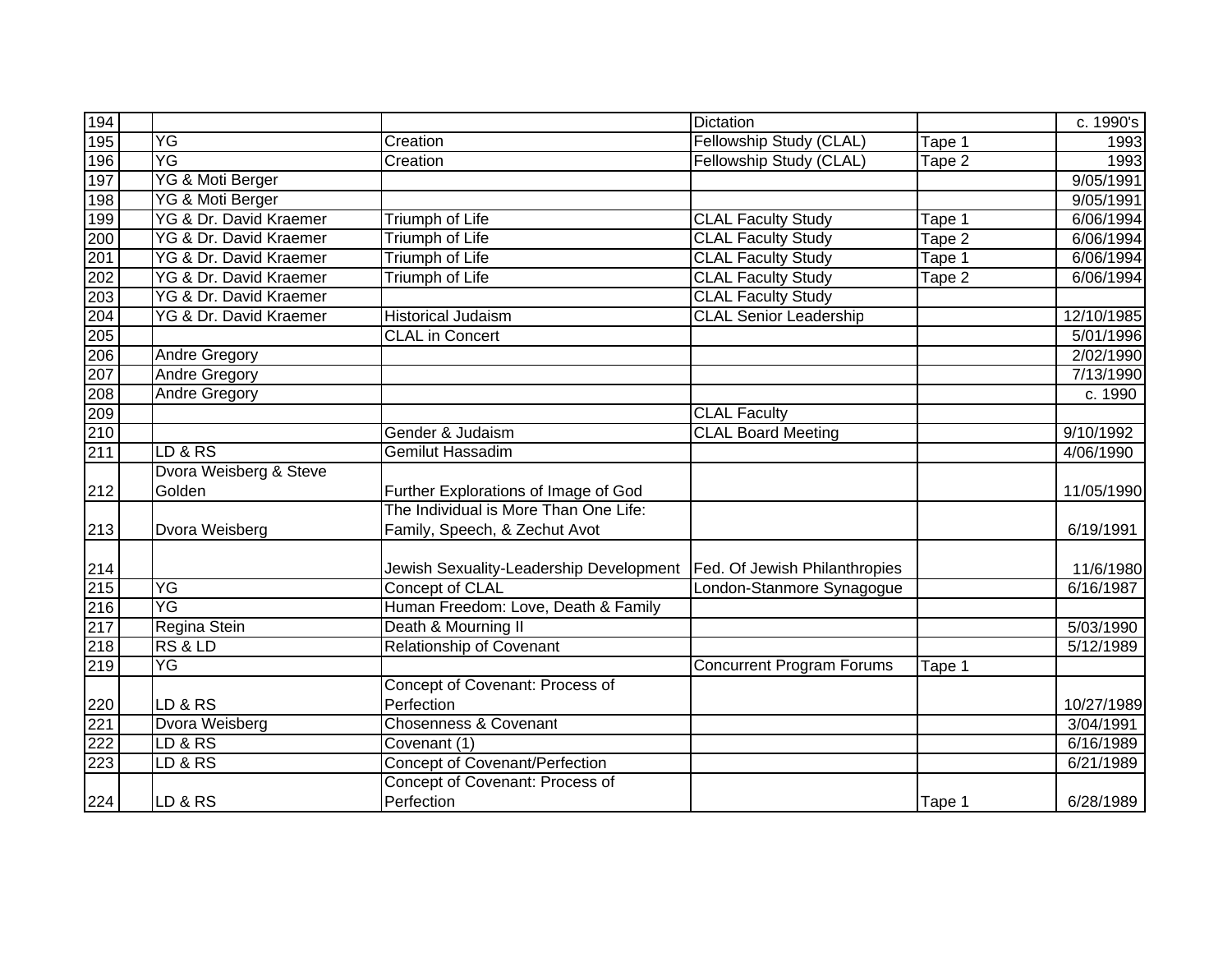|                                 |                       | Concept of Covenant: Process of             |                                     |           |             |
|---------------------------------|-----------------------|---------------------------------------------|-------------------------------------|-----------|-------------|
|                                 | LD & RS               | Perfection                                  |                                     | Tape 2    | 6/28/1989   |
|                                 | LD                    | <b>Choose Life</b>                          |                                     |           |             |
| 225<br>226<br>227<br>228<br>229 | LD & RS               | Power & Being                               |                                     |           | 3/1989      |
|                                 | LD & RS               | Life Beginning: Power & Being               |                                     |           | 3/23/1989   |
|                                 | LD & RS               | Death & Mourning I                          |                                     |           | 4/20/1990   |
| 230                             | LD & RS               | Relationship                                |                                     |           |             |
| 231                             | LD & RS               | Freedom & Consciousness I                   |                                     |           | 4/14/1989   |
|                                 |                       | Social Dimension of Image of God/Life &     |                                     |           |             |
| 232                             | LD & RS               | Death                                       |                                     |           | 4/12/1990   |
| 233                             | LD                    | Choose Life I & 2                           |                                     |           |             |
|                                 |                       | Christianity Today: Institute on Population |                                     |           |             |
| 234                             | YG                    | and Global Stewardship                      |                                     |           | 4/1994      |
| 235                             |                       | Witness to the Holocaust (film)             |                                     |           | 10/1983     |
|                                 |                       |                                             | <b>UJA Young Leadership Cabinet</b> |           |             |
|                                 | YG                    |                                             | Retreat                             |           | 5/29/1979   |
| $\frac{236}{237}$               | YG                    |                                             | Israel                              |           | 1992        |
| 238                             | YG                    | Why Does the World Hate the Jews            | Young Leadership Cabinet            |           | 11/7/1978   |
| 239                             | YG                    | Explorations on Infinite Value of Life      |                                     | Tape 1    | 10/3/1983   |
| 240                             | YG                    | Explorations on Infinite Value of Life      |                                     | Tape 2    | 10/3/1983   |
| 241                             | Ami Shamir            |                                             | <b>Boyko Planning Meeting</b>       |           | 2/5/1980    |
| 242                             | Ralph Applebaum       |                                             | <b>Boyko Planning Meeting</b>       |           | 2/5/1980    |
| 243                             | Ralph Applebaum       |                                             | <b>Boyko Planning Meeting</b>       |           | 2/5/1980    |
| 244                             | <b>Allan Schainer</b> |                                             | <b>Boyko Planning Meeting</b>       |           | 2/5/1980    |
| 245                             | Abba Kovner           |                                             | <b>Boyko Planning Meeting</b>       |           | 2/5/1980    |
| $\frac{246}{247}$               |                       |                                             | <b>Boyko Planning Meeting</b>       |           | 2/5/1980    |
|                                 | Abba Kovner           |                                             | <b>Boyko Planning Meeting</b>       |           | 2/5/1980    |
| 248                             | Abba Kovner           |                                             | <b>Boyko Planning Meeting</b>       |           | 2/5/1980    |
| 249                             |                       | Conference on Halakhah                      |                                     |           | 12/27/1966  |
| 250                             | YG                    |                                             | Lecture at PJC                      |           | 1/27/1970   |
| 251                             | YG                    | Ethics of an Orthodox Jew                   |                                     |           | 10/26/1965  |
| 252                             | YG                    |                                             | Lecture at PJC                      |           | 2/1970      |
| 253                             | YG                    |                                             | Lecture at PJC                      |           | 2/1970      |
| 254                             | YG                    | <b>Authority and Conscience</b>             | <b>Summer Institute</b>             |           | 6/1968      |
| $\frac{255}{256}$<br>256<br>257 | YG                    |                                             | <b>Brandeis Institute Weekend</b>   |           | 10/27-29/72 |
|                                 | YG                    |                                             |                                     | Session 1 | 2/17/1968   |
|                                 | YG                    |                                             |                                     | Session 2 | 2/17/1968   |